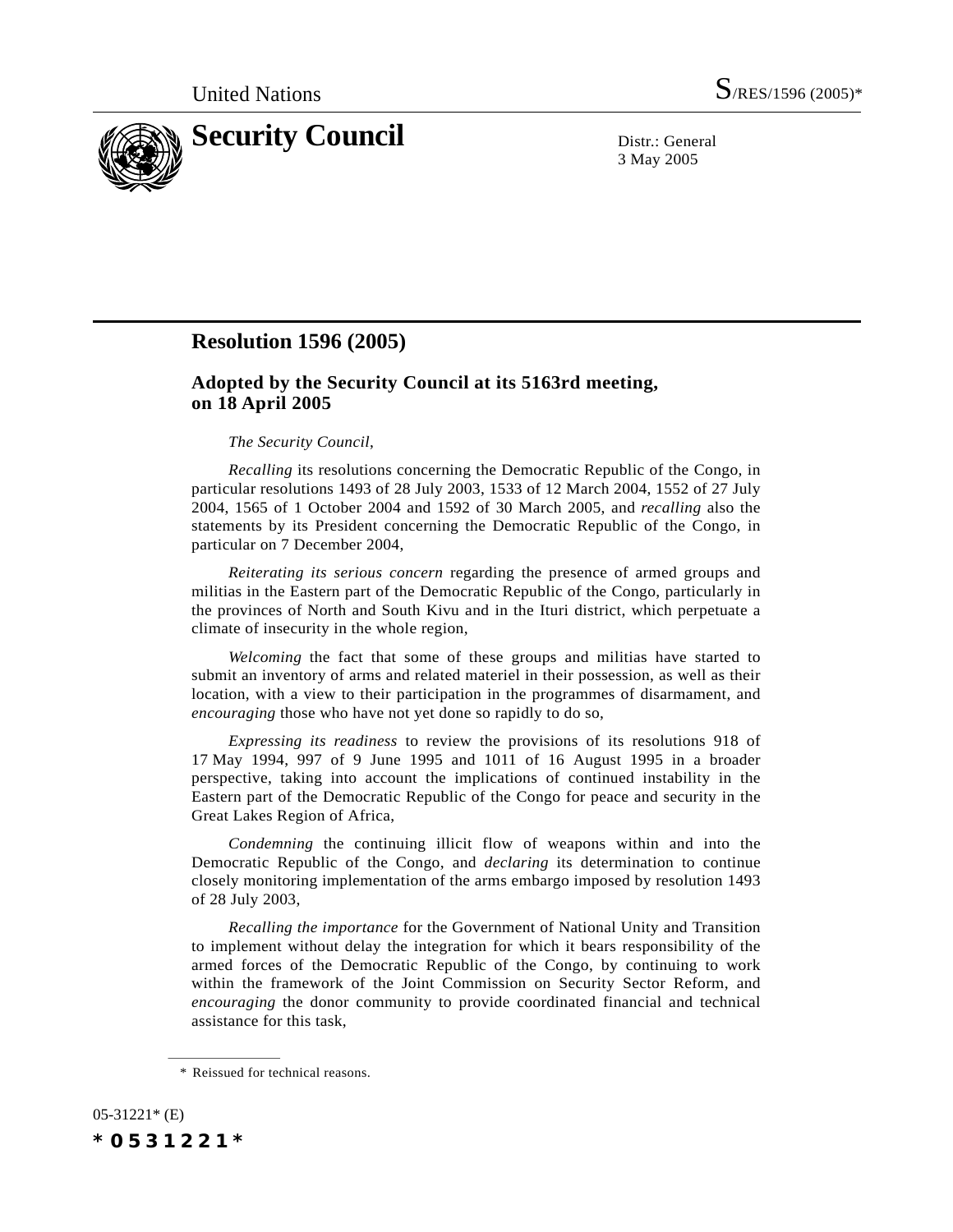*Commending* the efforts made by the Secretary-General, the African Union and other actors concerned to restore peace and security in the Democratic Republic of the Congo and *welcoming in this regard* the Declaration adopted in Dar es Salaam on 20 November 2004 at the conclusion of the first summit of the International Conference on Peace, Security, Democracy and Development in the Great Lakes Region of Africa,

*Taking note* of the reports of the Group of Experts established by paragraph 10 of resolution 1533, dated 15 July 2004 (S/2004/551) and 25 January 2005 (S/2005/30), transmitted by the Committee established in accordance with paragraph 8 of that resolution (hereafter the Committee), and of their recommendations,

*Noting* that the situation in the Democratic Republic of the Congo continues to constitute a threat to international peace and security in the region,

*Acting* under Chapter VII of the Charter of the United Nations,

1. *Reaffirms* the measures established by paragraph 20 of resolution 1493, dated 28 July 2003, and extended until 31 July 2005 by resolution 1552, dated 27 July 2004, *decides* that these measures shall from now on apply to any recipient in the territory of the Democratic Republic of the Congo, and *reiterates* that assistance includes financing and financial assistance related to military activities;

2. *Decides* that the measures above shall not apply to:

(a) Supplies of arms and related materiel or technical training and assistance intended solely for support of or use by units of the army and police of the Democratic Republic of the Congo, provided that the said units:

- have completed the process of their integration, or
- operate under the command, respectively, of the état-major intégré of the Armed Forces or of the National Police of the Democratic Republic of the Congo, or
- are in the process of their integration, in the territory of the Democratic Republic of the Congo outside the provinces of North and South Kivu and the Ituri district,

(b) Supplies of arms and related materiel as well as technical training and assistance intended solely for support of or use by the United Nations Organization Mission in the Democratic Republic of the Congo (MONUC),

(c) Supplies of non-lethal military equipment intended solely for humanitarian or protective use, and related technical assistance and training, as notified in advance to the Committee in accordance with paragraph 8 (e) of resolution 1533;

3. *Requests* MONUC, within its existing capabilities and without prejudice to the performance of its current mandate, and the Group of Experts referred to in paragraph 21 below to continue to focus their monitoring activities in North and South Kivu and in Ituri;

4. *Decides* that all future authorized shipments of arms and related materiel consistent with such exemptions noted in paragraph 2 (a) above shall only be made to receiving sites as designated by the Government of National Unity and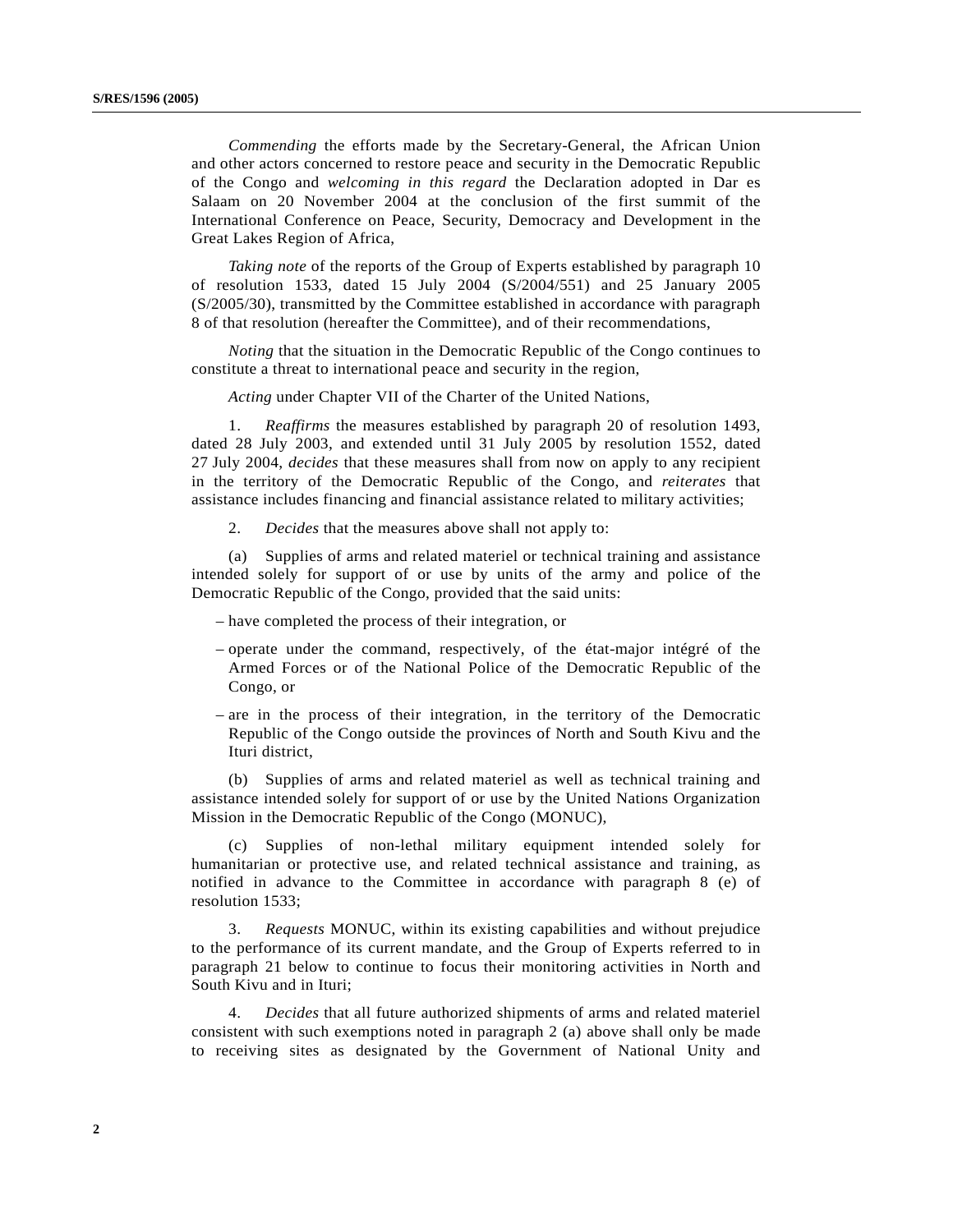Transition, in coordination with MONUC, and notified in advance to the Committee;

5. *Demands* that all parties other than those referred to in paragraph 2 (a) above with military capabilities in Ituri, in North Kivu or in South Kivu, help the Government of National Unity and Transition implement its commitments regarding disarmament, demobilization and reintegration of foreign and Congolese combatants, and regarding security sector reform;

6. *Decides* that, during the period of enforcement of the measures referred to in paragraph 1 above, all governments in the region, and in particular those of the Democratic Republic of the Congo and of States bordering Ituri and the Kivus, shall take the necessary measures:

- To ensure that aircraft operate in the region in accordance with the Convention on International Civil Aviation, signed in Chicago on 7 December 1944, in particular by verifying the validity of documents carried in aircraft and the licences of pilots,
- To prohibit immediately in their respective territories operation of any aircraft inconsistent with the conditions in that Convention or the standards established by the International Civil Aviation Organization, in particular with respect to the use of falsified or out-of-date documents, and to notify the Committee, and to maintain such prohibition until the Committee is informed by States or by the Group of Experts that these aircraft meet the said conditions and standards set forth in Chapter V of the Chicago Convention and determines that they will not be used for a purpose inconsistent with the resolutions of the Security Council,
- To ensure that all civilian and military airports or airfields on their respective territories will not be used for a purpose inconsistent with the measures imposed by paragraph 1 above;

7. *Further decides* that each government in the region, in particular those of States bordering Ituri and the Kivus, as well as that of the Democratic Republic of the Congo, shall maintain a registry for review by the Committee and the Group of Experts of all information concerning flights originating in their respective territories en route to destinations in the Democratic Republic of the Congo, as well as flights originating in the Democratic Republic of the Congo en route to destinations in their respective territories;

8. *Calls upon* the Government of National Unity and Transition to strengthen the monitoring of the activity of all airports and airfields, in particular those located in Ituri and in the Kivus, to ensure in particular that only customs airports are used for international air service, and *requests* MONUC, in airports and airfields where it has a permanent presence, to cooperate within its existing capability with the competent Congolese authorities, with a view to enhancing the capability of those authorities to monitor and control the use of airports;

9. *Recommends* in this context to States in the region, and in particular to those parties to the Declaration adopted in Dar es Salaam on 20 November 2004, to promote regional cooperation in the field of air traffic control;

10. *Decides* that, during the period of enforcement of the measures referred to in paragraph 1 above, the Government of the Democratic Republic of the Congo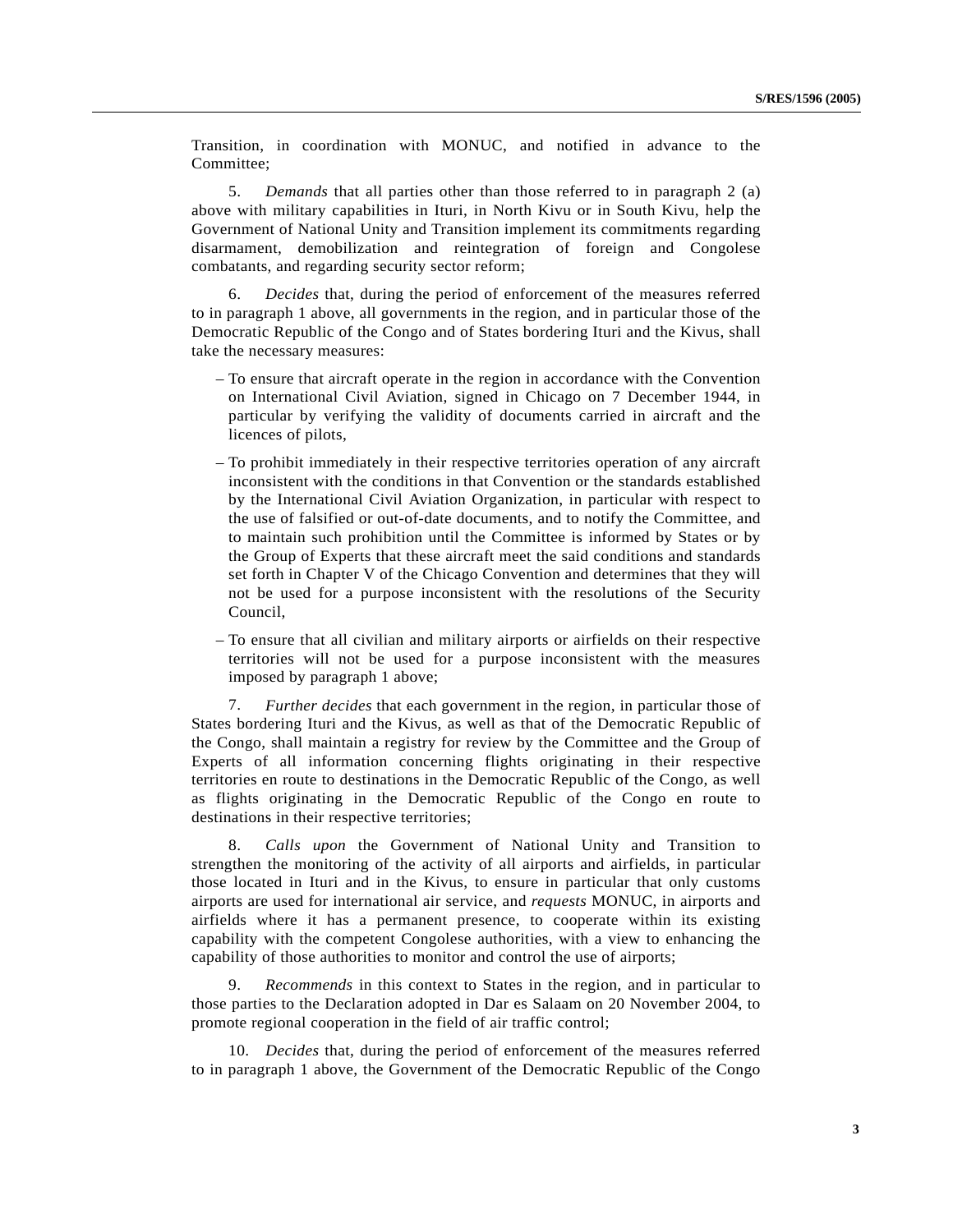on the one hand, and those of States bordering Ituri and the Kivus on the other hand, shall take the necessary measures:

- To strengthen, as far as each of them is concerned, customs controls on the borders between Ituri or the Kivus and the neighbouring States,
- To ensure that all means of transport on their respective territories will not be used in violation of the measures taken by Member States in accordance with paragraph 1 above, and notify MONUC of such actions,

and *requests* MONUC and the United Nations Operation in Burundi (ONUB), in accordance with their respective mandates, to provide assistance to this end, where they have a permanent presence, to the competent customs authorities of the Democratic Republic of the Congo and of Burundi;

11. *Reiterates its call* upon the international community, in particular the specialized international organizations concerned, notably the International Civil Aviation Organization and the World Customs Organization, to provide financial and technical assistance to the Government of National Unity and Transition with a view to helping it exercise effective control over its borders and its airspace, and *invites in this regard* the International Monetary Fund and the World Bank to provide assistance with a view to evaluating and improving the performance and enhancing the capacity of the Customs of the Democratic Republic of the Congo;

12. *Urges* all States to conduct inquiries into the activities of their nationals who operate or are associated with the operation of aircraft or other means of transport such as those referred to in paragraphs 6 and 10 above used for the transfer of arms or related materiel in violation of the measures imposed by paragraph 1 above, and if necessary to institute the appropriate legal proceedings against them;

13. *Decides* that, during the period of enforcement of the measures referred to in paragraph 1 above, all States shall take the necessary measures to prevent the entry into or transit through their territories of all persons designated by the Committee as acting in violation of the measures taken by Member States in accordance with paragraph 1 above, provided that nothing in this paragraph shall oblige a State to refuse entry into its territory to its own nationals;

14. *Decides* that the measures imposed by the previous paragraph shall not apply where the Committee determines in advance and on a case-by-case basis that such travel is justified on the grounds of humanitarian need, including religious obligation, or where the Committee concludes that an exemption would further the objectives of the Council's resolutions, that is peace and national reconciliation in the Democratic Republic of the Congo and stability in the region;

15. *Decides* that all States shall, during the period of enforcement of the measures referred to in paragraph 1 above, immediately freeze the funds, other financial assets and economic resources which are on their territories from the date of adoption of this resolution, which are owned or controlled, directly or indirectly, by persons designated by the Committee pursuant to paragraph 13 above, or that are held by entities owned or controlled, directly or indirectly, by any persons acting on their behalf or at their direction, as designated by the Committee, and *decides further* that all States shall ensure that no funds, financial assets or economic resources are made available by their nationals or by any persons within their territories, to or for the benefit of such persons or entities;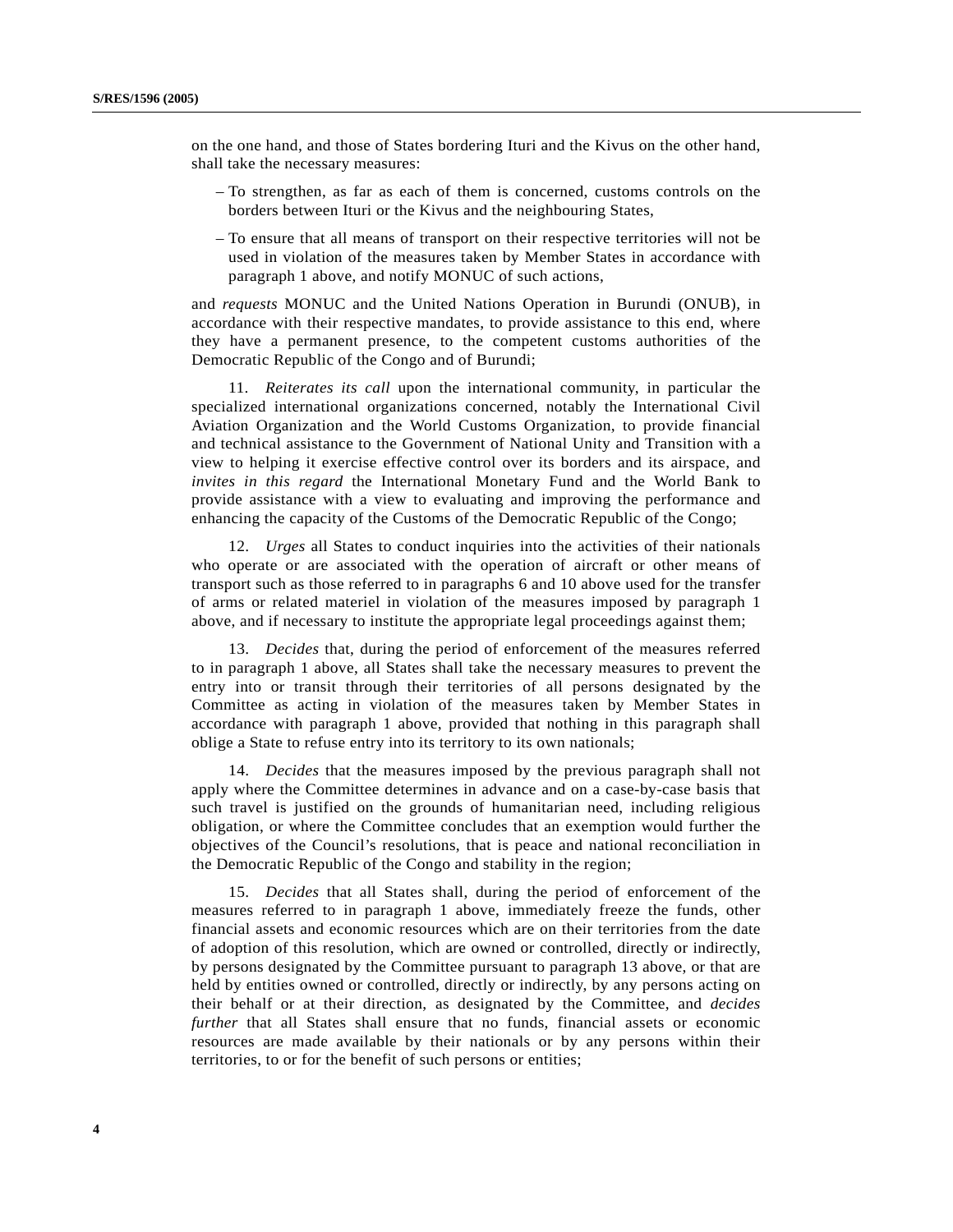16. *Decides* that the provisions of the previous paragraph do not apply to funds, other financial assets and economic resources that:

(a) have been determined by relevant States to be necessary for basic expenses, including payment for foodstuffs, rent or mortgage, medicines and medical treatment, taxes, insurance premiums, and public utility charges, or for payment of reasonable professional fees and reimbursement of incurred expenses associated with the provision of legal services, or fees or service charges, in accordance with national laws, for routine holding or maintenance of frozen funds, other financial assets and economic resources, after notification by the relevant States to the Committee of the intention to authorize, where appropriate, access to such funds, other financial assets and economic resources and in the absence of a negative decision by the Committee within four working days of such notification,

(b) have been determined by relevant States to be necessary for extraordinary expenses, provided that such determination has been notified by the relevant States to the Committee and has been approved by the Committee, or

(c) have been determined by relevant States to be the subject of a judicial, administrative or arbitration lien or judgement, in which case the funds, other financial assets and economic resources may be used to satisfy that lien or judgement provided that the lien or judgement was entered prior to the date of the present resolution, is not for the benefit of a person or entity designated by the Committee pursuant to paragraph 15 above, and has been notified by the relevant States to the Committee;

17. *Decides* that, no later than 31 July 2005, it shall review the measures set forth in paragraphs 1, 6, 10, 13 and 15 above, in the light of progress accomplished in the peace and transition process in the Democratic Republic of the Congo, in particular with regard to the integration of the Armed Forces and of the National Police;

18. *Decides* that the Committee shall undertake, in addition to the tasks listed in paragraph 8 of resolution 1533, those hereafter:

(a) to designate persons and entities with respect to the measures set forth in paragraphs 6, 10, 13 and 15 above, including aircraft and airlines, and regularly to update its list,

(b) to seek from all States concerned, and particularly those in the region, information regarding the actions taken by them to enforce the measures imposed by paragraphs 1, 6, 10, 13 and 15 above, and any further information it may consider useful, including by providing all States with an opportunity to send representatives to meet the Committee to discuss in more detail any relevant issues,

(c) to call upon all States concerned, and particularly those in the region, to provide the Committee with information regarding the actions taken by them to investigate and prosecute as appropriate individuals designated by the Committee pursuant to subparagraph (a) above,

(d) to consider and decide on requests for the exemptions set out in paragraphs 14 and 16 above,

(e) to promulgate guidelines as may be necessary to facilitate the implementation of paragraphs 6, 10, 13 and 15 above;